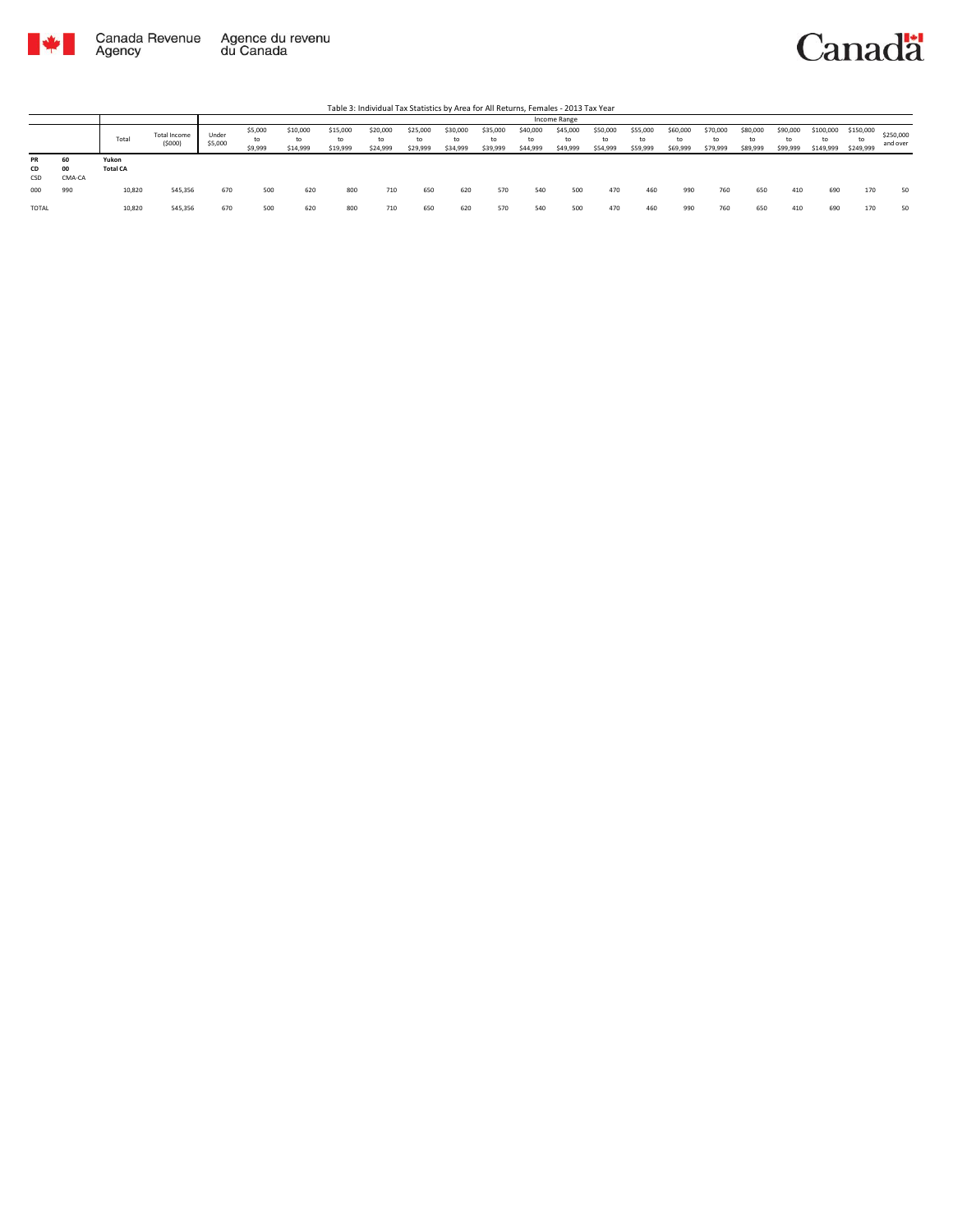

Canadä

|  | Table 3: Individual Tax Statistics by Area for All Returns, Females - 2013 Tax Year |
|--|-------------------------------------------------------------------------------------|
|  |                                                                                     |

|                          |                          |                   |                               |                  |                          |                            |                            | Table 3: Individual Tax Statistics by Area for All Returns, Females - 2013 Tax Year |                            |                            |                            |                            |                            |                            |                            |                            |                            |                            |                            |                              |                              |                       |
|--------------------------|--------------------------|-------------------|-------------------------------|------------------|--------------------------|----------------------------|----------------------------|-------------------------------------------------------------------------------------|----------------------------|----------------------------|----------------------------|----------------------------|----------------------------|----------------------------|----------------------------|----------------------------|----------------------------|----------------------------|----------------------------|------------------------------|------------------------------|-----------------------|
|                          |                          |                   |                               |                  |                          |                            |                            |                                                                                     |                            |                            |                            |                            | Income Range               |                            |                            |                            |                            |                            |                            |                              |                              |                       |
|                          |                          | Total             | <b>Total Income</b><br>(5000) | Under<br>\$5,000 | \$5,000<br>to<br>\$9,999 | \$10,000<br>to<br>\$14,999 | \$15,000<br>to<br>\$19,999 | \$20,000<br>to<br>\$24,999                                                          | \$25,000<br>to<br>\$29,999 | \$30,000<br>to<br>\$34,999 | \$35,000<br>to<br>\$39,999 | \$40,000<br>to<br>\$44,999 | \$45,000<br>to<br>\$49,999 | \$50,000<br>to<br>\$54,999 | \$55,000<br>to<br>\$59,999 | \$60,000<br>to<br>\$69,999 | \$70,000<br>to<br>\$79,999 | \$80,000<br>to<br>\$89,999 | \$90,000<br>to<br>\$99,999 | \$100,000<br>to<br>\$149,999 | \$150,000<br>to<br>\$249,999 | \$250,000<br>and over |
| PR<br>CD<br>CSD          | 60<br>01<br>CMA-CA       | Yukon<br>Yukon    |                               |                  |                          |                            |                            |                                                                                     |                            |                            |                            |                            |                            |                            |                            |                            |                            |                            |                            |                              |                              |                       |
| 003<br>004<br>012        | 000<br>000<br>000        | 490<br>120<br>190 | 16,896<br>4,611<br>7,186      | 60<br>10<br>20   | 30                       | 50<br>20<br>20             | 60<br>10<br>30             | 40<br>10<br>10                                                                      | 30<br>10                   | 30<br>10                   | 30                         | 20<br>10                   | 10                         | 20<br>10                   | 10                         | 30<br>20                   | 20<br>10                   | 20                         |                            | 20                           |                              |                       |
| 018<br>022<br>029        | 000<br>000<br>000        | 320<br>180<br>710 | 12,927<br>7,514<br>29,953     | 30<br>10<br>40   | 20<br>10<br>40           | 20<br>10<br>50             | 30<br>10<br>60             | 30<br>20<br>50                                                                      | 20<br>10<br>50             | 20<br>10<br>70             | 30<br>10<br>50             | 20<br>10<br>40             | 20<br>10<br>30             | 10<br>40                   | 20<br>10<br>30             | 20<br>60                   | 20<br>40                   | 20                         | 20<br>20                   | 10<br>20                     |                              |                       |
| 036<br>037<br>039        | 000<br>000<br>000        | 100<br>120<br>30  | 3,206<br>3,894<br>1,291       | 10<br>20         | 10                       | 10                         | 20                         | 10                                                                                  | 10                         |                            |                            |                            |                            |                            |                            |                            |                            |                            |                            |                              |                              |                       |
| 041<br>042<br>043        | 000<br>000<br>000        | 140<br>40<br>80   | 4,415<br>1,486<br>3,064       | 10               | 10                       | 10 <sup>10</sup>           | 20                         | 20                                                                                  |                            | 10                         |                            |                            |                            |                            |                            |                            |                            |                            |                            |                              |                              |                       |
| 045<br>048<br>049<br>052 | 000<br>000<br>000<br>000 | 170<br>140<br>20  | 6,902<br>4,731<br>1,084       | 20<br>20         |                          | 10<br>10                   | 20<br>20                   | 20<br>20                                                                            | 10                         | 10                         | 20<br>10                   | 10                         |                            |                            |                            | 10                         |                            |                            |                            |                              |                              |                       |
| TOTAL                    |                          | 2,850             | 109,159                       | 250              | 160                      | 240                        | 300                        | 250                                                                                 | 190                        | 190                        | 190                        | 140                        | 120                        | 130                        | 100                        | 190                        | 140                        | 90                         | 60                         | 90                           | 20                           |                       |